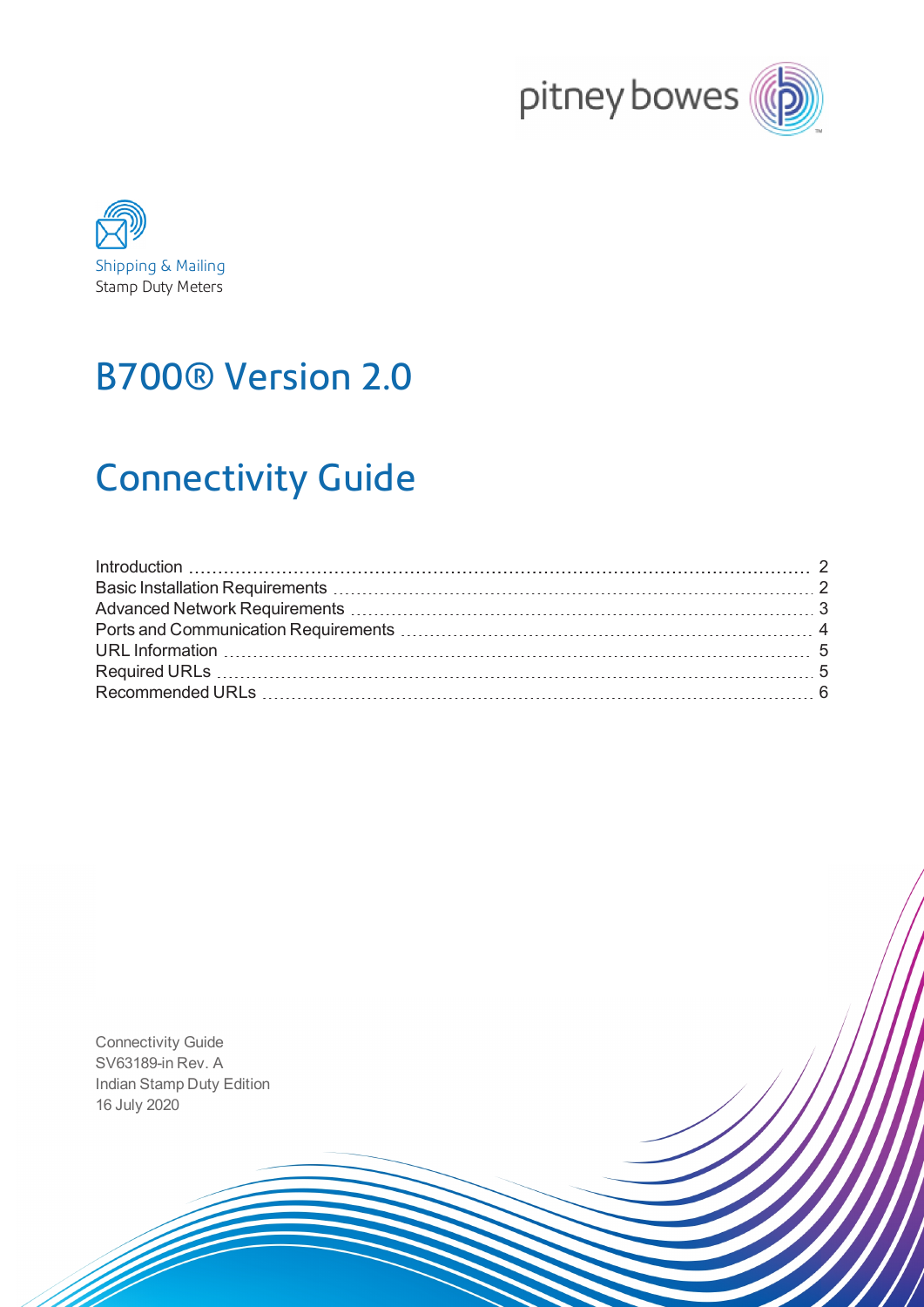### <span id="page-1-0"></span>Introduction

The B700 Version 2.0 Stamp Duty Franking machine from Pitney Bowes uses a LAN or Wi-Fi connection to synchronize machine performance data and compliance related data and downloading of funds. If you have extensive network security restrictions at your site, you may need assistance from your IT or network specialist. In this case, refer to the *[Advanced Network Requirements](#page-2-0)* section of this document for more information.

## <span id="page-1-1"></span>Basic Installation Requirements

In most cases, you connect your machine as described in the installation instructions included in the box. If you use the direct LAN connection, you just plug the network cable into the back of the machine. If you use Wi-Fi, a wizard will take you through the procedure for setting up the Wi-Fi connection.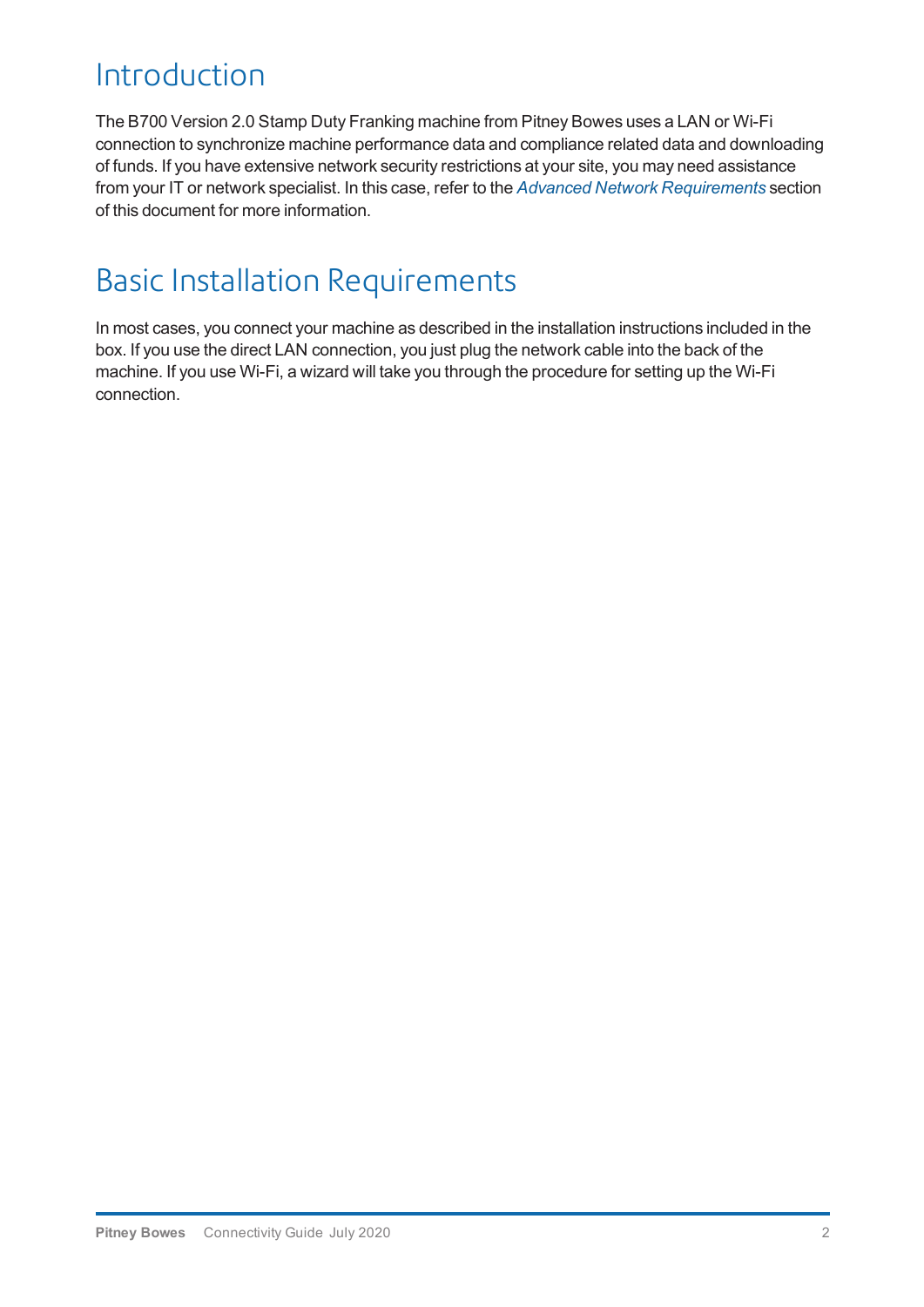## <span id="page-2-0"></span>Advanced Network Requirements

B700 Version 2.0 initiates all communication (via HTTP or TLS), so it can safely sit behind most corporate firewalls

- High-speed network connection.
- B700 Version 2.0 supports 802.11n WiFi WPA, WPA-2 PSK, WPA-802.1x (LEAP) protocols.
- Due to security issues, WEP Wireless Security Protocol is not supported.
- Both 2.4 and 5 GHz frequency band wireless is supported.
- B700 Version 2.0 communicates to external web services via HTTP over Port 80.
- B700 Version 2.0 communicates to PB secure server(s) via TLS over port 443.
- B700 Version 2.0 uses Port 53 for DNS lookup.
- Pitney Bowes requires a minimum network bandwidth of 384 kbps (upstream and downstream) to operate, but we recommend 1 Mbit/sec for best performance.
- Pitney Bowes recommends that DSL or cellular devices are not shared across multiple B700 Version 2.0 systems.
- Customer owned web filtering devices or software, as well as SSL packet inspection should be disabled for these ports as they can affect performance or could prevent functionality.
- B700 Version 2.0 internal base and tablet communication uses a subnet that consists of IPs from the 192.168.10.240 to 192.168.10.255 and 192.168.10.96 to 192.168.10.111 ranges. When the B700 Version 2.0 is connected to a network that has a default gateway which uses any address in these ranges, the B700 Version 2.0 will not be able to communicate on the network because messages can not be routed properly.
- Wireless Routers that support IPv6 are supported if IPv6 has been properly configured. Recently, ISPs are remotely activating IPv6 as a feature, but are not yet fully supporting the protocol. This can cause the display to repeatedly reboot once the Wi-Fi connection is established. Please ensure your network is not configured this way.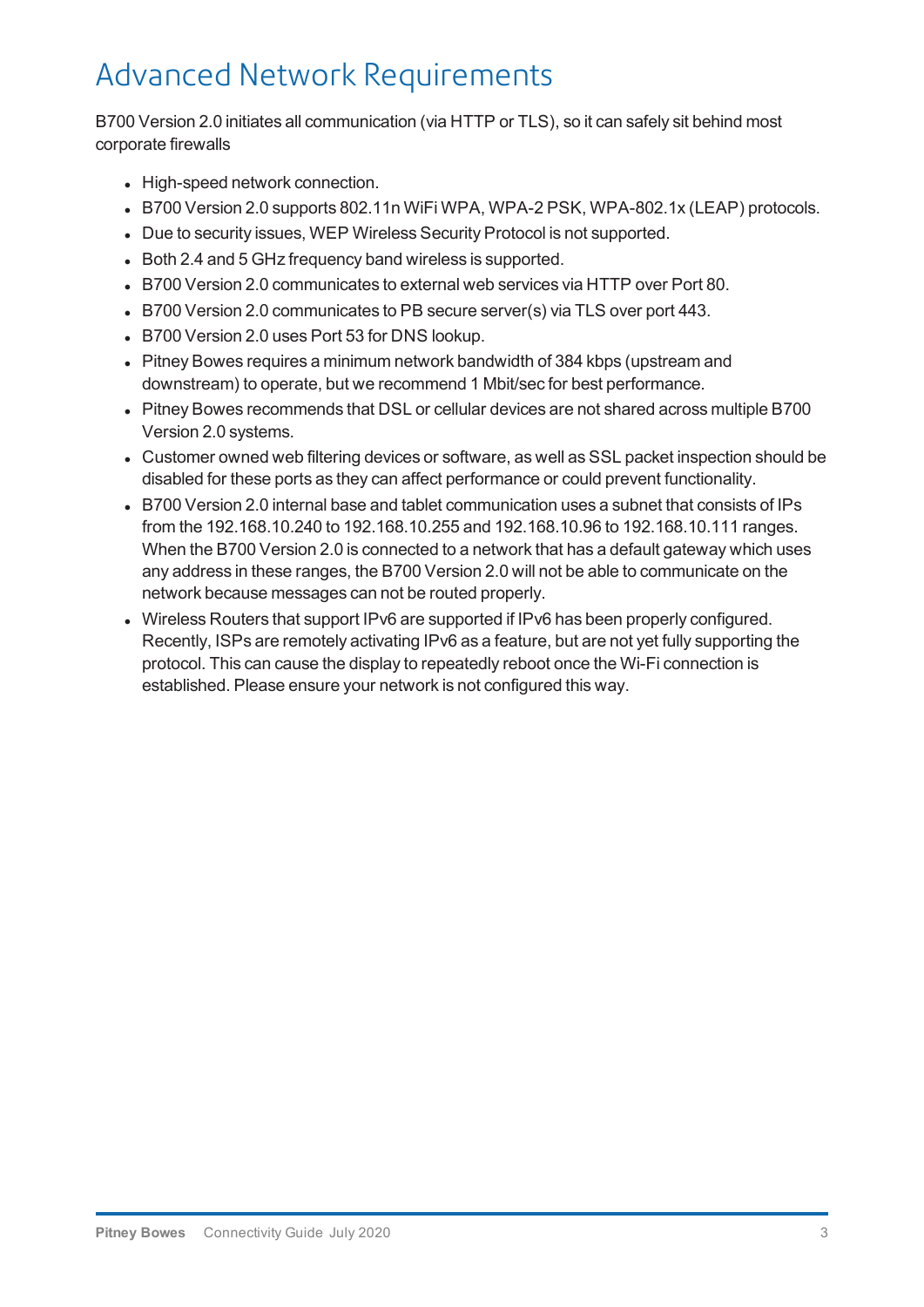## <span id="page-3-0"></span>Ports and Communication Requirements

The B700 Version 2.0 connection uses these ports and protocols. The system will require access through your network and firewall.

### Communications

- All communication is initiated from the system via ports 80 (HTTP) and 443 (TLS)
- All communications from the system to the back end system are in the form of XML messages.

### Ports

#### **Port 80 (HTTP)**

- Web Services.
- TeamViewer (remote access software).

#### **Port 443 (TLS)**

- B700 Version 2.0 sends requests to refill or audit its PSD (Postal Security Device) when the user requests it or an inspection is required. Audits occur if the PSD inspection date has expired.
- On PSD replacement the system will automatically request the configuration data for the replacement PSD.
- Transaction records from the B700 Version 2.0 are automatically uploaded when a user message appears (within three days of the mail being generated).
- O/S updates and PB Application Software and Rates Data updates.

#### **Port 53**

• DNS lookup.

#### **IMPORTANT:**

IT departments that use a "rules based" method for allowing specific ports to pass traffic on their network for port 53, allow for both UDP and TCP traffic to this port.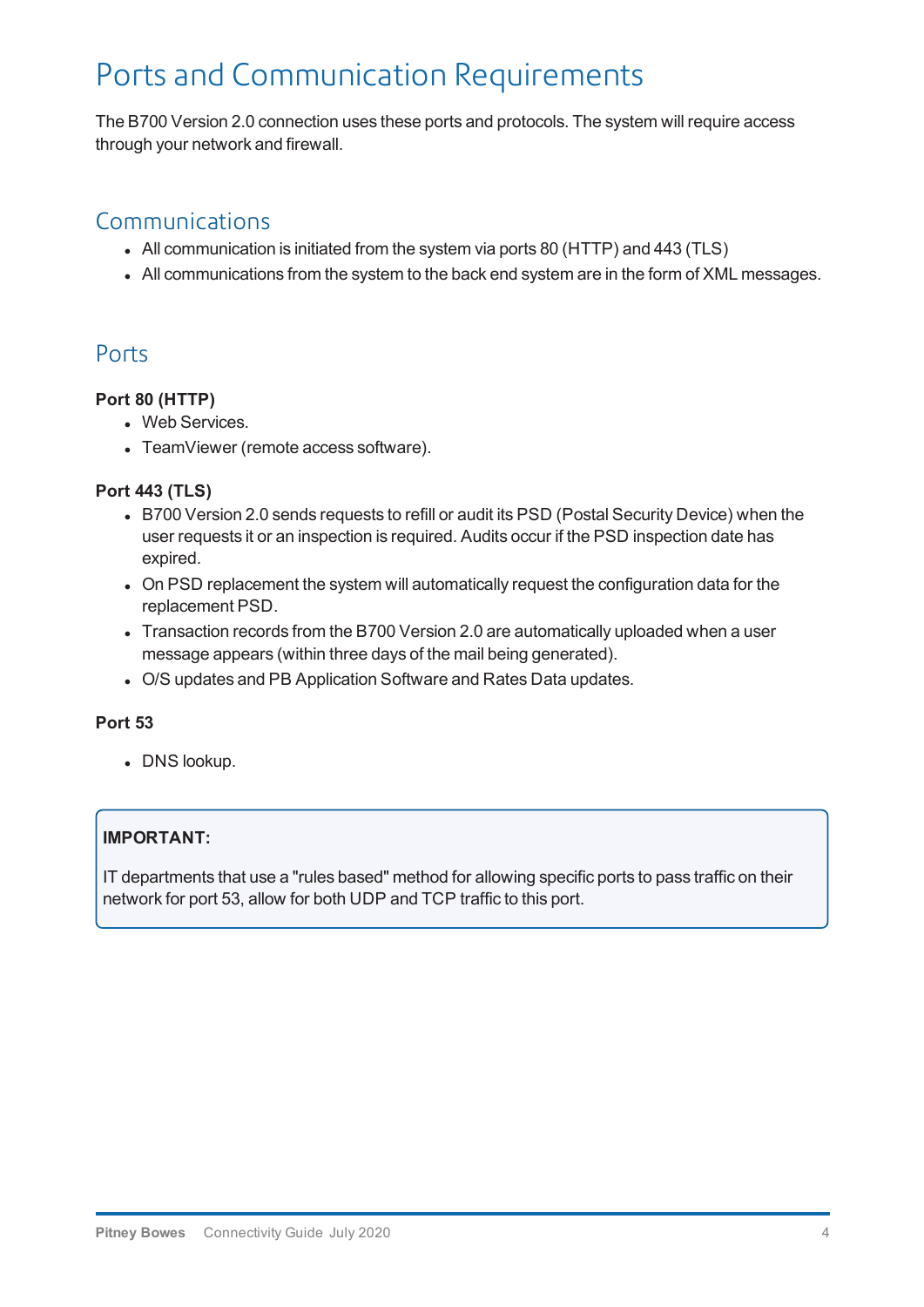### <span id="page-4-0"></span>URL Information

These URLs must be accessible from the device, without any obstructions. This includes being free of any SSL packet inspection, web filtering devices or software monitoring.

### <span id="page-4-1"></span>Required URLs

- **.** Distributor main PB Server that authenticates machine for access to other PB web services
	- <sup>o</sup> *[http://distservp1.pb.com/csd/dstproduct](http://distservp1.pb.com/dstproduct.asp)* (Port 80)
	- <sup>o</sup> *[https://distservp1.pb.com/csd/dstproduct](https://distservp1.pb.com/dstproduct.asp)* (Port 443)
- **Funds (Funds Management & Refills)** funds are managed through a separate Funds Server
	- <sup>o</sup> *[https://incometp4.pb.com/csd/t3cometserver\\_35.aspx](http://incometp4.pb.com/csd/t3cometserver_35.aspx)* (Port 443)
	- <sup>o</sup> *[https://aucometdr4.pb.com/t3cometserver\\_14.asp](http://aucometdr4.pb.com/t3cometserver_14.asp)* (Port 443)
- <sup>l</sup> **Rates and Updates (Download Services)** Downloads new software
	- <sup>o</sup> *Main Download Services entry*
		- <sup>l</sup> *[https://dlsdlp1.pb.com](https://dlsdlp1.pb.com/)* (Port 443)
		- <sup>l</sup> *[https://dlsdlp1b.pb.com](https://dlsdlp1b.pb.com/)* (Port 443)
	- <sup>o</sup> *File Processing*
		- <sup>l</sup> *[https://pbdlsp1.pb.com](https://pbdlsp1.pb.com/prdconfirm.dll)* (Port 443)
		- <sup>l</sup> *[https://pbdlsp1t.pb.com](https://pbdlsp1t.pb.com/)* (Port 443)
		- <sup>l</sup> *[https://pbdlsp1k.pb.com](https://pbdlsp1k.pb.com/)* (Port 443)
		- <sup>l</sup> *[https://pbdlsp1b.pb.com](https://pbdlsp1b.pb.com/)* (Port 443)
		- <sup>l</sup> *[https://pbdlsp1z.pb.com](https://pbdlsp1b.pb.com/)* (Port 443)
	- <sup>o</sup> *OS Updates*
		- <sup>l</sup> *[https://pb-ota.redbend.com](http://62.249.6.70/OtaUpdater)* (Port 443)
- **Health Data Update** machine health Information upload
	- <sup>o</sup> *[https://s3.amazonaws.com](https://s3.amazonaws.com/)* (Port 443)
- **.** Network Connectivity Test Site used by tablet's Android O/S to confirm connectivity
	- <sup>o</sup> *[http://connectivitycheck.gstatic.com/generate\\_204](http://connectivitycheck.gstatic.com/generate_204)* (Port 80)
	- <sup>o</sup> **Note**: Connectivity tests also use Google DNS explicitly (8.8.8.8 Port 53)
- **PB Web Services Support** used by several PB applications
	- <sup>o</sup> *[https://api.pitneybowes.com](https://api.pitneybowes.com/)* (Port 443)
	- <sup>o</sup> *[https://pitneybowes.okta.com](https://pitneybowes.okta.com/)* (Port 443)
	- <sup>o</sup> *<http://microsoft.com/SoftwareDistribution/Server/SimpleAuthWebService>* (Port 80)
	- <sup>o</sup> *[http://mail.o365.pb.com](http://mail.o365.pb.com/)* (Port 80)
	- <sup>o</sup> *<https://cdn.sendprocare.pitneycloud.com/>* (Port 443)
	- <sup>o</sup> *<https://play.vidyard.com/>* (Port 443)
	- <sup>o</sup> *<https://www.youtube.com/>* (Port 443)
	- <sup>o</sup> *<https://s3-us-west-2.amazonaws.com/>* (Port 443)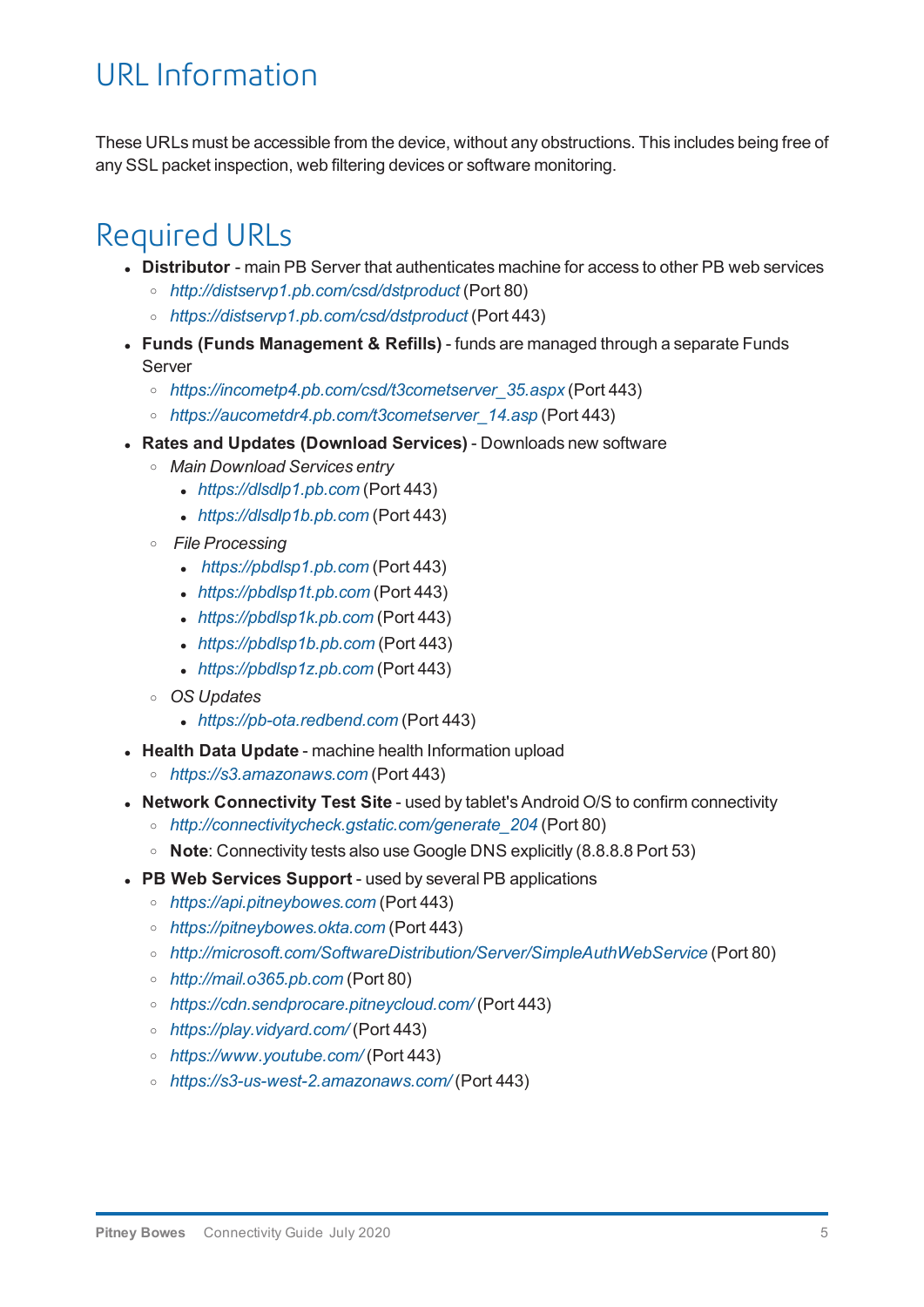### <span id="page-5-0"></span>Recommended URLs

We recommend these URLs are left open, but if this presents a security issue, they can remain blocked. They are enabled by default.

#### **Remote Access**

TeamViewer is an application that lets Pitney Bowes Service access your device remotely, when you authorise it. *(A TeamViewer session can only be initiated by someone on your end, therefore the system cannot be accessed without your knowledge.)* There are two ways to unblock TeamViewer:

- <sup>l</sup> General unblocking of Port 5938 TCP for outgoing connections (recommended). *Port 5938 is only used by a few applications and therefore there is no security risk. This traffic should be filtered or cached.*
- Unblocking URLs of the following formats (to any server) GET:
	- <sup>o</sup> /din.aspx?s=…&client=DynGate…GET
	- <sup>o</sup> /dout.aspx?s=…&client=DynGate…POST
	- <sup>o</sup> /dout.aspx?s=…&client=DynGate…

#### Note:

Regardless of which method you choose to unblock TeamViewer, verify there are no content filters or anything similar blocking one of these URLs:

- \*.TeamViewer.com
- \*.dyngate.com
- **.** Device Management(uses Port 443 or 80 unless otherwise stated).
	- <sup>o</sup> *[https://smb.pitneybowes.com](https://smb.pitneybowes.com/)*
	- <sup>o</sup> *[https://prov.mdm.pitneybowes.com](https://prov.mdm.pitneybowes.com/)*
	- <sup>o</sup> *[https://api.mdm.pitneybowes.com](https://api.mdm.pitneybowes.com/)*
	- <sup>o</sup> *[https://cn977.awmdm.com](https://cn997.awmdm.com/)*
	- <sup>o</sup> *[https://ds977.awmdm.com](https://ds997.awmdm.com/)*
	- <sup>o</sup> *[https://play.google.com](https://play.google.com/)*
	- <sup>o</sup> *[https://gate.hockeyapp.net](http://gate.hockeyapp.net/)*
	- <sup>o</sup> *[https://e.crashlytics.com](http://e.crashlytics.com/)*
	- <sup>o</sup> *[https://android.googleapis.com](https://android.googleapis.com/)*
	- <sup>o</sup> *[http://mobile-gtalk.l.google.com](http://mobile-gtalk.l.google.com/)* (Port 5228)
	- <sup>o</sup> *[https://csd-indiataxmeter-transaction.s3.ap-south-1.amazonaws.com](https://csd-indiataxmeter-transaction.s3.ap-south-1.amazonaws.com/)*
	- <sup>o</sup> *[a21iywh40b72eh-ats.iot.us-west-2.amazonaws.com](http://a21iywh40b72eh-ats.iot.us-west-2.amazonaws.com/)*
	- <sup>o</sup> *[alt2-mtalk.google.com](http://alt2-mtalk.google.com/)*
	- <sup>o</sup> *[alt5-mtalk.google.com](http://alt5-mtalk.google.com/)*
	- <sup>o</sup> *[alt6-mtalk.google.com](http://alt6-mtalk.google.com/)*
	- <sup>o</sup> *[alt8-mtalk.google.com](http://alt8-mtalk.google.com/)*
	- <sup>o</sup> *[android.clients.google.com](http://android.clients.google.com/)*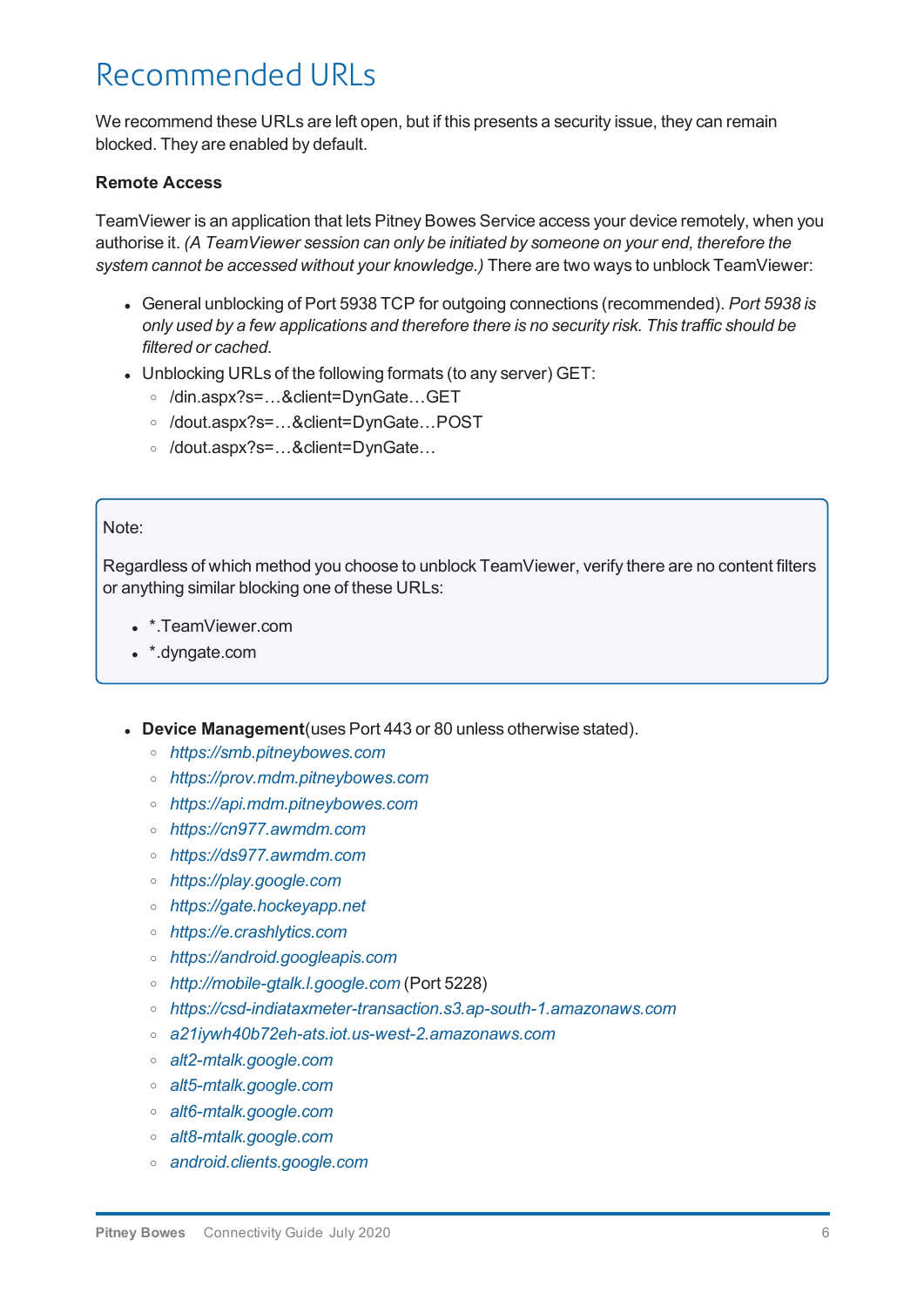- <sup>o</sup> *[android-safebrowsing.google.com](http://android-safebrowsing.google.com/)*
- <sup>o</sup> *[api.crashlytics.com](http://api.crashlytics.com/)*
- <sup>o</sup> *[apis.google.com](http://apis.google.com/)*
- <sup>o</sup> *[app-measurement.com](http://app-measurement.com/)*
- <sup>o</sup> *[aws.amazon.com](http://aws.amazon.com/)*
- <sup>o</sup> *[captive.apple.com](http://captive.apple.com/)*
- <sup>o</sup> *[cloudconfig.googleapis.com](http://cloudconfig.googleapis.com/)*
- <sup>o</sup> *[cognito-identity.us-east-1.amazonaws.com](http://cognito-identity.us-east-1.amazonaws.com/)*
- <sup>o</sup> *[content.googleapis.com](http://content.googleapis.com/)*
- <sup>o</sup> *[csd-error-logs.s3.amazonaws.com](http://csd-error-logs.s3.amazonaws.com/)*
- <sup>o</sup> *[csd-error-logs.s3-us-west-1.amazonaws.com](http://csd-error-logs.s3-us-west-1.amazonaws.com/)*
- <sup>o</sup> *[csd-launcher.s3.amazonaws.com](http://csd-launcher.s3.amazonaws.com/)*
- <sup>o</sup> *[csd-launcher.s3-us-west-1.amazonaws.com](http://csd-launcher.s3-us-west-1.amazonaws.com/)*
- <sup>o</sup> *[csd-mailing.s3.amazonaws.com](http://csd-mailing.s3.amazonaws.com/)*
- <sup>o</sup> *[csd-mailing.s3-us-west-1.amazonaws.com](http://csd-mailing.s3-us-west-1.amazonaws.com/)*
- <sup>o</sup> *[csd-remote-config.s3.amazonaws.com](http://csd-remote-config.s3.amazonaws.com/)*
- <sup>o</sup> *[csd-remote-config.s3-us-west-1.amazonaws.com](http://csd-remote-config.s3-us-west-1.amazonaws.com/)*
- <sup>o</sup> *[csd-translations.s3.amazonaws.com](http://csd-translations.s3.amazonaws.com/)*
- <sup>o</sup> *[csd-translations.s3-us-west-1.amazonaws.com](http://csd-translations.s3-us-west-1.amazonaws.com/)*
- <sup>o</sup> *[digitalassetlinks.googleapis.com](http://digitalassetlinks.googleapis.com/)*
- <sup>o</sup> *[dl.google.com](http://dl.google.com/)*
- <sup>o</sup> *[docs.google.com](http://docs.google.com/)*
- <sup>o</sup> *[ES-MAD-ANX-R010.teamviewer.com](http://es-mad-anx-r010.teamviewer.com/)*
- <sup>o</sup> *[firebaseinstallations.googleapis.com](http://firebaseinstallations.googleapis.com/)*
- <sup>o</sup> *[fonts.googleapis.com](http://fonts.googleapis.com/)*
- <sup>o</sup> *[fonts.gstatic.com](http://fonts.gstatic.com/)*
- <sup>o</sup> *[GB-LON-ANX-R008.teamviewer.com](http://gb-lon-anx-r008.teamviewer.com/)*
- <sup>o</sup> *[hshh.org](http://hshh.org/)*
- <sup>o</sup> *[in.appcenter.ms](http://in.appcenter.ms/)*
- <sup>o</sup> *[lh3.googleusercontent.com](http://lh3.googleusercontent.com/)*
- <sup>o</sup> *[master3.teamviewer.com](http://master3.teamviewer.com/)*
- <sup>o</sup> *[mdh-pa.googleapis.com](http://mdh-pa.googleapis.com/)*
- <sup>o</sup> *[mtalk.google.com](http://mtalk.google.com/)*
- <sup>o</sup> *[pagead2.googlesyndication.com](http://pagead2.googlesyndication.com/)*
- <sup>o</sup> *[phonedeviceverification-pa.googleapis.com](http://phonedeviceverification-pa.googleapis.com/)*
- <sup>o</sup> *[ping3.teamviewer.com](http://ping3.teamviewer.com/)*
- <sup>o</sup> *[play.googleapis.com](http://play.googleapis.com/)*
- <sup>o</sup> *[pool.ntp.org](http://pool.ntp.org/)*
- <sup>o</sup> *[r1---sn-8pgbpohxqp5-auol.gvt1.com](http://r1---sn-8pgbpohxqp5-auol.gvt1.com/)*
- <sup>o</sup> *[r2---sn-8pgbpohxqp5-auol.gvt1.com](http://r2---sn-8pgbpohxqp5-auol.gvt1.com/)*
- <sup>o</sup> *[r3---sn-8pgbpohxqp5-auol.gvt1.com](http://r3---sn-8pgbpohxqp5-auol.gvt1.com/)*
- <sup>o</sup> *[r3---sn-8pgbpohxqp5-auos.gvt1.com](http://r3---sn-8pgbpohxqp5-auos.gvt1.com/)*
- <sup>o</sup> *[r6---sn-8pgbpohxqp5-auol.gvt1.com](http://r6---sn-8pgbpohxqp5-auol.gvt1.com/)*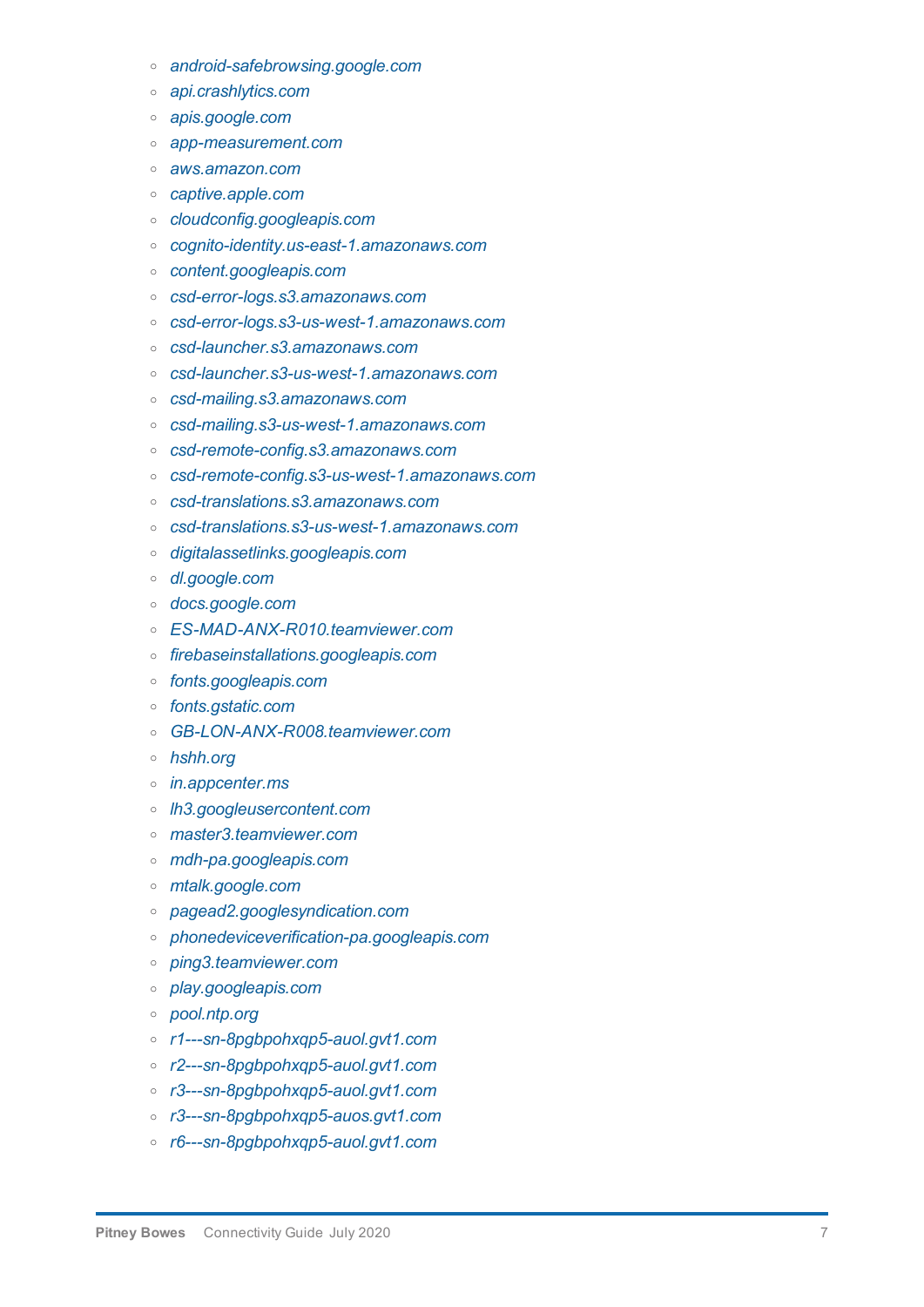- <sup>o</sup> *[r7---sn-8pgbpohxqp5-auol.gvt1.com](http://r7---sn-8pgbpohxqp5-auol.gvt1.com/)*
- <sup>o</sup> *[r8---sn-8pgbpohxqp5-auol.gvt1.com](http://r8---sn-8pgbpohxqp5-auol.gvt1.com/)*
- <sup>o</sup> *[redirector.gvt1.com](http://redirector.gvt1.com/)*
- <sup>o</sup> *[registrar.iot.pitneycloud.com](http://registrar.iot.pitneycloud.com/)*
- <sup>o</sup> *[reports.crashlytics.com](http://reports.crashlytics.com/)*
- <sup>o</sup> *[safebrowsing.googleapis.com](http://safebrowsing.googleapis.com/)*
- <sup>o</sup> *[settings.crashlytics.com](http://settings.crashlytics.com/)*
- <sup>o</sup> *[ssl.gstatic.com](http://ssl.gstatic.com/)*
- <sup>o</sup> *[time.apple.com](http://time.apple.com/)*
- <sup>o</sup> *[www.google.com](http://www.google.com/)*
- <sup>o</sup> *[www.googleapis.com](http://www.googleapis.com/)*
- <sup>o</sup> *[www.gstatic.com](http://www.gstatic.com/)*
- <sup>o</sup> *[www.pitneybowes.com](http://www.pitneybowes.com/)*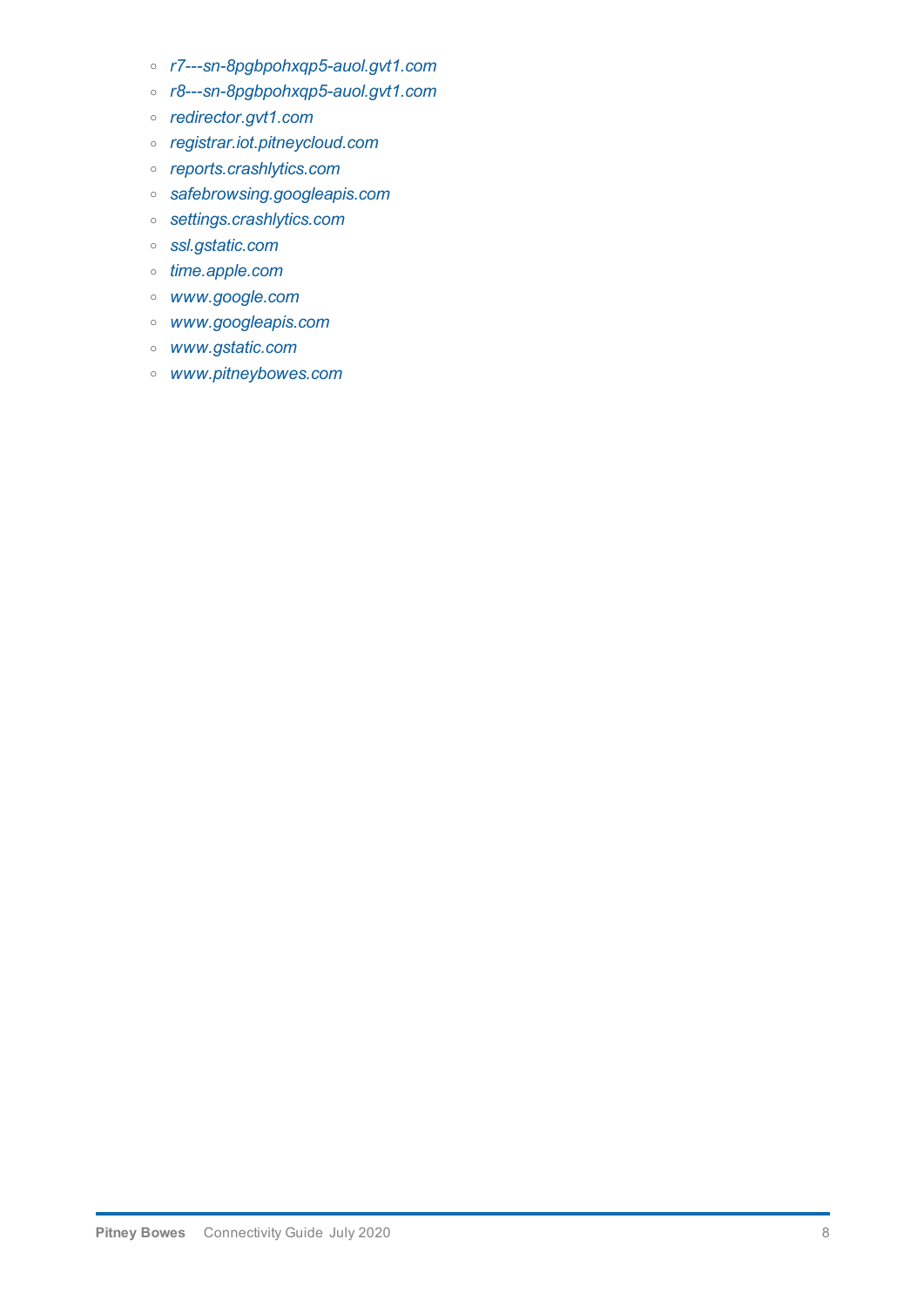## Proxy

The B700 Version 2.0 supports a proxy feature to tunnel network traffic to a Proxy Server's IP address and port using HTTP CONNECT Tunneling method.

### Overview

When using proxy on your B700 Version 2.0 it will send network traffic to the proxy over the specified port. The Proxy Server will then establish a TCP connection to the specified destination on behalf of the B700 Version 2.0 using the protocol and port requested by the B700 Version 2.0. When the connection is made, the Proxy Server responds to the original HTTP request with an HTTP response to the B700 Version 2.0 allowing it to send the data to the destination.

To setup the proxy complete the following:

- 1. Tap **Settings** (gear icon).
- 2. Tap the network option in use; either **Wired (Ethernet)** or **Wi-Fi.**
- 3. In the Proxy Setting drop-down select **Manual**.
- 4. For Proxy Hostname enter the IP address of your proxy server.
- 5. For Proxy Port, enter the port the B700 Version 2.0 should use to send network traffic to the Proxy Server.
- 6. If your Proxy Server requires authentication, select the box and additional fields will be displayed.
	- a. Enter the Proxy Username.

Note: This may be case sensitive for some proxy servers.

b. Enter the Proxy Password Note:

Note: This is case sensitive for proxy servers.

### What is not supported:

The proxy does not support allowing exceptions or exclusions. All communication must tunnel through the proxy when enabled. Also, Socket Secure (SOCKS) protocol is not supported.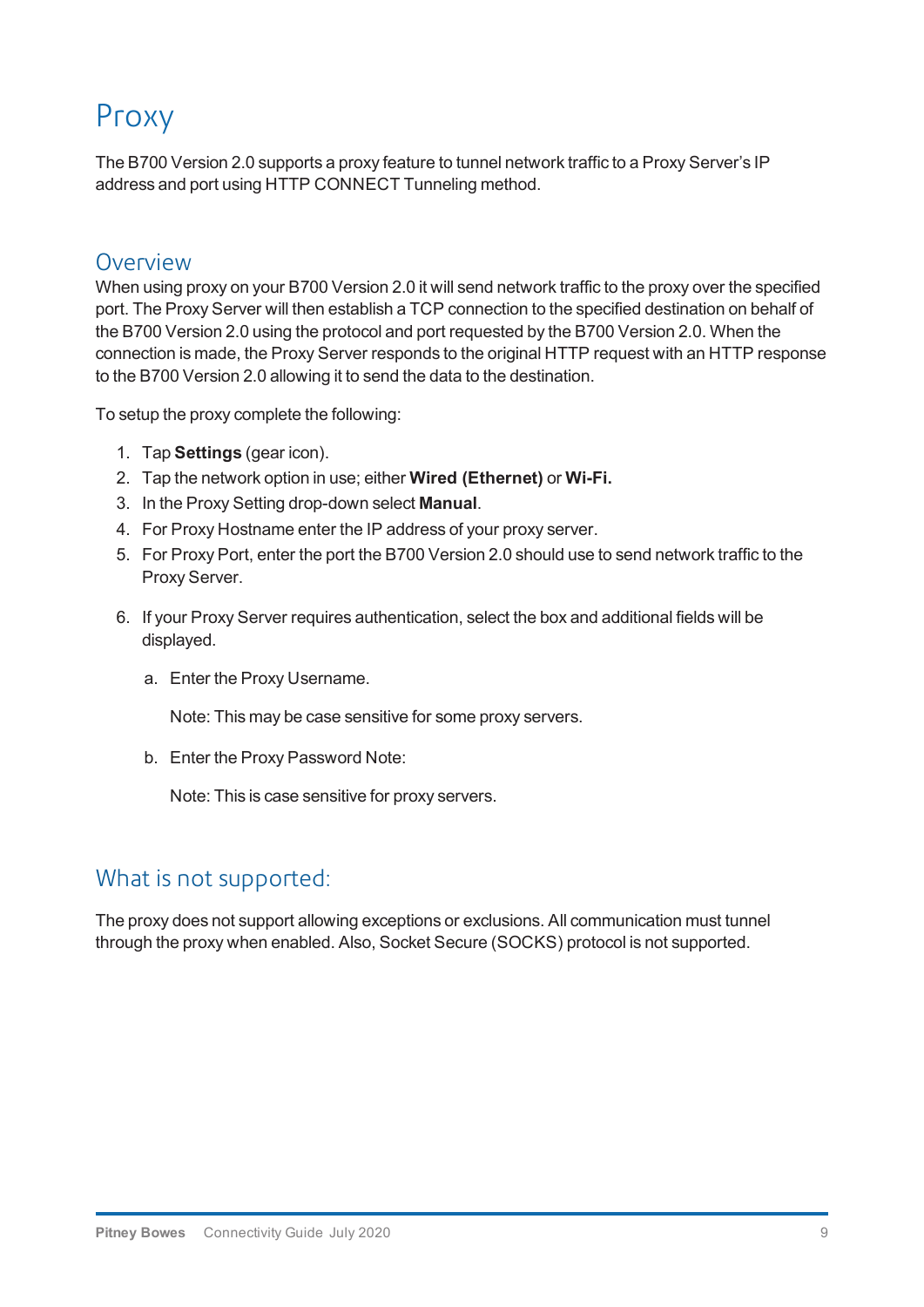## FAQs

| Question                                                                                                                 | Answer                                                                                                                                                                                                                                                                                                                                                                             |
|--------------------------------------------------------------------------------------------------------------------------|------------------------------------------------------------------------------------------------------------------------------------------------------------------------------------------------------------------------------------------------------------------------------------------------------------------------------------------------------------------------------------|
| What OS does this device run?                                                                                            | Android 7.0                                                                                                                                                                                                                                                                                                                                                                        |
| How are updates to the Android Operating System<br>performed?                                                            | PB uses a 3rd party Over The Air (OTA) tool that<br>securely downloads updates to registered machines.                                                                                                                                                                                                                                                                             |
| Why are both ports 80 and 443 in use? Please detail what<br>information is being sent over port 80 and if it is required | ALL critical funds related or core services only use<br>port 443. Some of the non-critical services use port<br>80 (examples: online read-only Help System content,<br>or non-PB sites for tracking services site)                                                                                                                                                                 |
| What controls are in place to protect this device against<br>network-based malware threats?                              | Controls include:<br>• White list of URLs<br><b>TLS</b><br>• Only executes services needed to perform<br>activities<br>• OS distribution has been optimized and<br>locked down                                                                                                                                                                                                     |
| What information is being sent and presumably stored at<br>Pitney Bowes?                                                 | PB collects usage data that is required for state<br>government reporting. This includes items such as<br>use of services and date of impressions etc. No<br>Personal Identifiable Information (PII) is collected or<br>used. We also collect machine health information<br>such as Software version numbers, errors reported<br>etc.                                              |
| If information is being stored, how is it being stored? Please<br>describe the protections in place.                     | Usage information is stored in a special application<br>and database, which is reviewed by the state<br>government prior to our Meter Approval. Machine<br>Health information is stored in Amazon Web<br>Services, but is uploaded through a TLS connection<br>and authenticated using machine resident<br>credentials. Again, no PII information is collected or<br>stored there. |
| Does it have a firewall?                                                                                                 | No                                                                                                                                                                                                                                                                                                                                                                                 |
| Who controls the firewall rules?                                                                                         | Not applicable                                                                                                                                                                                                                                                                                                                                                                     |
| How are the firewall rules configured?                                                                                   | Allow only the ports Http, TLS and DNS                                                                                                                                                                                                                                                                                                                                             |
| What is the security patch process?                                                                                      | B700 Version 2.0 security patches are applied by<br>emergency updates via PB only, and on a regular<br>schedule through PB services.                                                                                                                                                                                                                                               |
| What is the software update process, and how often does<br>this occur?                                                   | As required with periodic feature additions and bug<br>fixes                                                                                                                                                                                                                                                                                                                       |